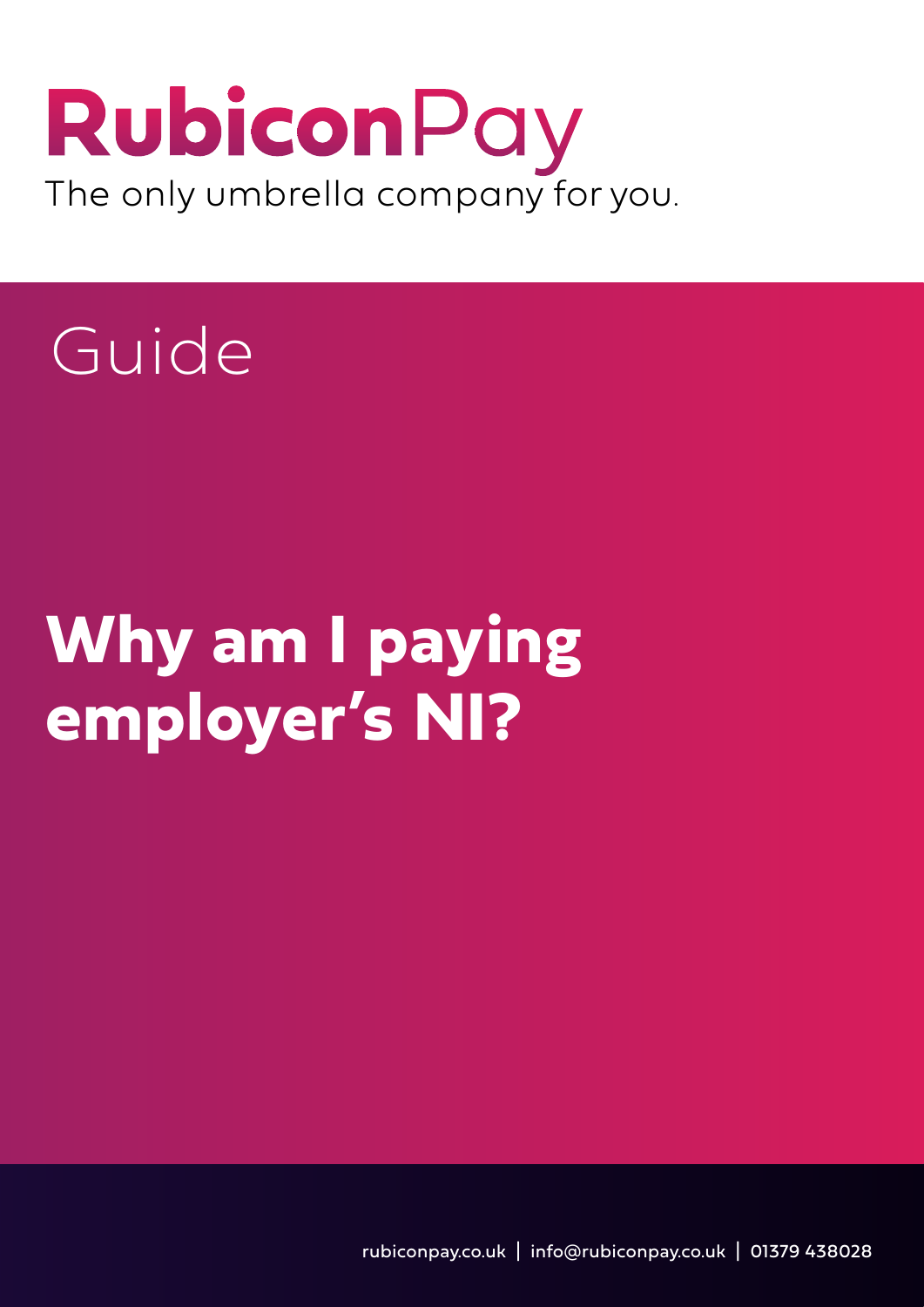### **Why am I paying employer's NI?**

When you are in permanent employment, it is the company that is liable for the Employer's National Insurance contributions (NICs). When you become an Umbrella Company employee, Employer's NICs still need to be paid on your assignment income, and the rate you are offered to work through an Umbrella Company should be adjusted to allow for this fact.

Put simply, if you are being paid directly by an agency or client, Employer's NI will be paid by them, normally without you being aware. But if you are contracting with an Umbrella Company like Rubicon Pay, then this Employer's NI amount should be included in the rate we receive for your services, as we are the ones liable for the contributions.

Therefore, when negotiating your pay rate with your agency or end client, this needs to be taken into consideration. It is important to be aware of the fact that, if you were to accept a contract offering you the same rate as a permanent member of staff, you would actually take home less money because of the Employer's NICs.